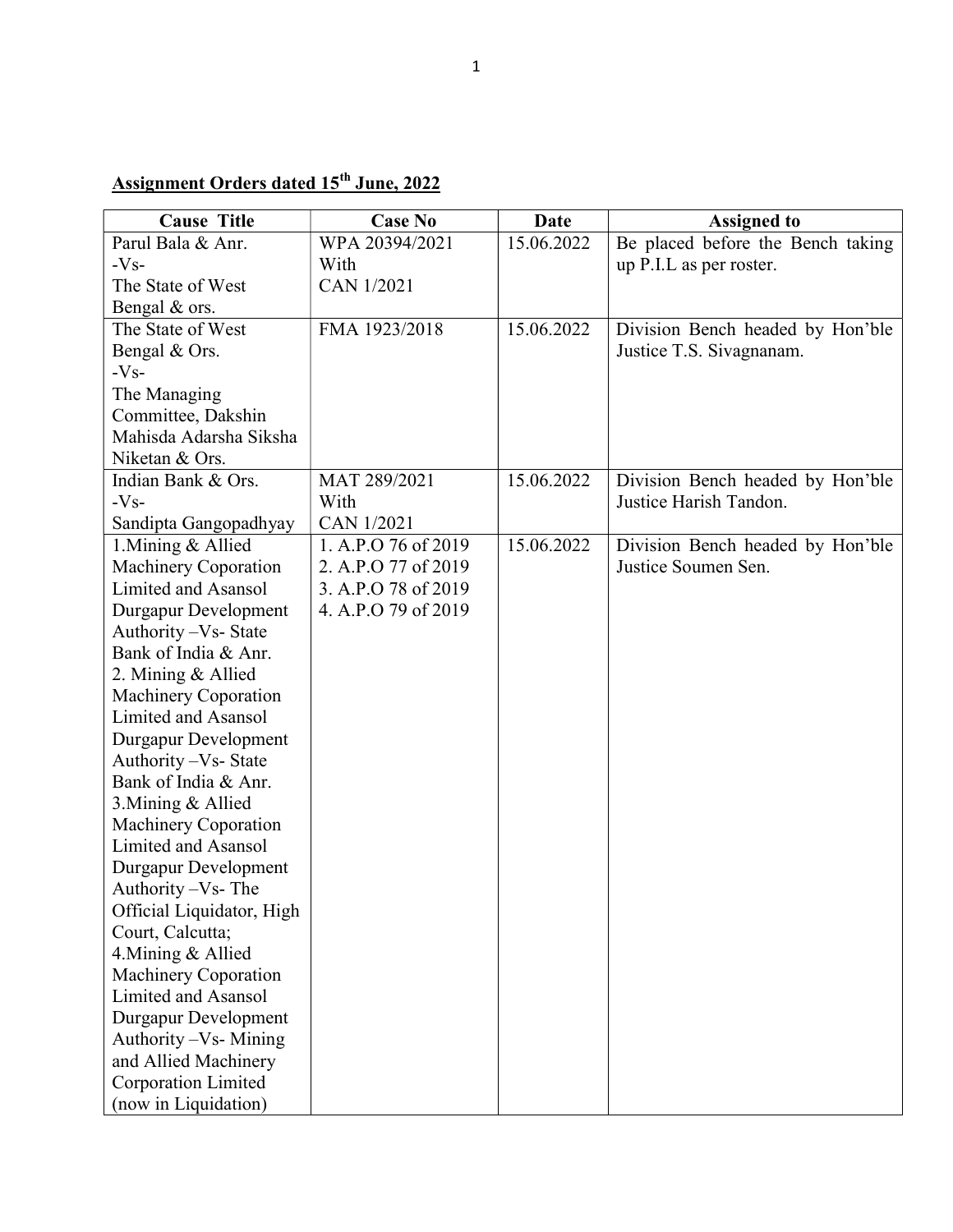| Official Liquidator &<br>Ors.<br>15.06.2022<br>Smt. Purnima Singh &<br>S.A. 118/2013<br>Division Bench headed by Hon'ble<br>With connected<br>Justice Soumen Sen.<br>Ors.<br>$-Vs-$<br>applications<br>Sri Tapan Kumar Basu<br>(S.A.T 16/2013)<br>15.06.2022<br>CRM(DB) 294/2022<br>Division Bench headed by Hon'ble<br>Suraj Prasad<br>$-Vs-$<br>Justice Joymalya Bagchi.<br>The State of West<br>Bengal<br>Serazul Ali Khan<br>CAN 1/2021<br>15.06.2022<br>Division Bench comprising Hon'ble<br>Justice Subrata Talukdar and<br>$-Vs-$<br>In<br><b>WPLRT 26/2018</b><br>The State of West<br>Hon'ble Justice Shampa Sarkar.<br>Bengal & Ors.<br>15.06.2022<br>1. M.A.T 258 of 2022<br>1. (Sujata Saha & Ors. $-$<br>Division Bench headed by Hon'ble<br>Vs-The State of West<br>Justice Subrata Talukdar.<br>with C.A.N 1 of 2022 |
|-------------------------------------------------------------------------------------------------------------------------------------------------------------------------------------------------------------------------------------------------------------------------------------------------------------------------------------------------------------------------------------------------------------------------------------------------------------------------------------------------------------------------------------------------------------------------------------------------------------------------------------------------------------------------------------------------------------------------------------------------------------------------------------------------------------------------------------|
|                                                                                                                                                                                                                                                                                                                                                                                                                                                                                                                                                                                                                                                                                                                                                                                                                                     |
|                                                                                                                                                                                                                                                                                                                                                                                                                                                                                                                                                                                                                                                                                                                                                                                                                                     |
|                                                                                                                                                                                                                                                                                                                                                                                                                                                                                                                                                                                                                                                                                                                                                                                                                                     |
|                                                                                                                                                                                                                                                                                                                                                                                                                                                                                                                                                                                                                                                                                                                                                                                                                                     |
|                                                                                                                                                                                                                                                                                                                                                                                                                                                                                                                                                                                                                                                                                                                                                                                                                                     |
|                                                                                                                                                                                                                                                                                                                                                                                                                                                                                                                                                                                                                                                                                                                                                                                                                                     |
|                                                                                                                                                                                                                                                                                                                                                                                                                                                                                                                                                                                                                                                                                                                                                                                                                                     |
|                                                                                                                                                                                                                                                                                                                                                                                                                                                                                                                                                                                                                                                                                                                                                                                                                                     |
|                                                                                                                                                                                                                                                                                                                                                                                                                                                                                                                                                                                                                                                                                                                                                                                                                                     |
|                                                                                                                                                                                                                                                                                                                                                                                                                                                                                                                                                                                                                                                                                                                                                                                                                                     |
|                                                                                                                                                                                                                                                                                                                                                                                                                                                                                                                                                                                                                                                                                                                                                                                                                                     |
|                                                                                                                                                                                                                                                                                                                                                                                                                                                                                                                                                                                                                                                                                                                                                                                                                                     |
|                                                                                                                                                                                                                                                                                                                                                                                                                                                                                                                                                                                                                                                                                                                                                                                                                                     |
|                                                                                                                                                                                                                                                                                                                                                                                                                                                                                                                                                                                                                                                                                                                                                                                                                                     |
|                                                                                                                                                                                                                                                                                                                                                                                                                                                                                                                                                                                                                                                                                                                                                                                                                                     |
|                                                                                                                                                                                                                                                                                                                                                                                                                                                                                                                                                                                                                                                                                                                                                                                                                                     |
| Bengal & Ors.)<br>with C.A.N 2 of 2022                                                                                                                                                                                                                                                                                                                                                                                                                                                                                                                                                                                                                                                                                                                                                                                              |
| 2. (Sujata Saha & Ors. -<br>with C.A.N 3 of 2022                                                                                                                                                                                                                                                                                                                                                                                                                                                                                                                                                                                                                                                                                                                                                                                    |
| Vs-The State of West<br>2. M.A.T 259 of 2022                                                                                                                                                                                                                                                                                                                                                                                                                                                                                                                                                                                                                                                                                                                                                                                        |
| Bengal & Ors.)<br>with C.A.N 1 of 2022                                                                                                                                                                                                                                                                                                                                                                                                                                                                                                                                                                                                                                                                                                                                                                                              |
| 3. (Sujata Saha & Ors. -<br>with C.A.N 2 of 2022                                                                                                                                                                                                                                                                                                                                                                                                                                                                                                                                                                                                                                                                                                                                                                                    |
| Vs-The State of West<br>with C.A.N 3 of 2022                                                                                                                                                                                                                                                                                                                                                                                                                                                                                                                                                                                                                                                                                                                                                                                        |
| Bengal & Ors.);<br>3. M.A.T 260 of 2022                                                                                                                                                                                                                                                                                                                                                                                                                                                                                                                                                                                                                                                                                                                                                                                             |
| 4. (Sujata Saha & Ors. -<br>with $C.A.N1$ of $2022$                                                                                                                                                                                                                                                                                                                                                                                                                                                                                                                                                                                                                                                                                                                                                                                 |
| Vs- The State of West<br>with C.A.N 2 of 2022                                                                                                                                                                                                                                                                                                                                                                                                                                                                                                                                                                                                                                                                                                                                                                                       |
| Bengal & Ors.);<br>with C.A.N 3 of 2022                                                                                                                                                                                                                                                                                                                                                                                                                                                                                                                                                                                                                                                                                                                                                                                             |
| 5. (Sujata Saha & Ors. -<br>4. M.A.T 261 of 2022                                                                                                                                                                                                                                                                                                                                                                                                                                                                                                                                                                                                                                                                                                                                                                                    |
| Vs- The State of West<br>with $C.A.N1$ of $2022$                                                                                                                                                                                                                                                                                                                                                                                                                                                                                                                                                                                                                                                                                                                                                                                    |
| Bengal & Ors.);<br>with C.A.N 2 of 2022                                                                                                                                                                                                                                                                                                                                                                                                                                                                                                                                                                                                                                                                                                                                                                                             |
| 6.(Sujata Saha & Ors. -<br>with $C.A.N3$ of $2022$                                                                                                                                                                                                                                                                                                                                                                                                                                                                                                                                                                                                                                                                                                                                                                                  |
| Vs- The State of West<br>5. M.A.T 264 of 2022                                                                                                                                                                                                                                                                                                                                                                                                                                                                                                                                                                                                                                                                                                                                                                                       |
| Bengal & Ors.);<br>with C.A.N 1 of 2022                                                                                                                                                                                                                                                                                                                                                                                                                                                                                                                                                                                                                                                                                                                                                                                             |
| 7. (Sujata Saha & Ors. -<br>with C.A.N 2 of 2022                                                                                                                                                                                                                                                                                                                                                                                                                                                                                                                                                                                                                                                                                                                                                                                    |
| Vs-The State of West<br>with C.A.N 3 of 2022                                                                                                                                                                                                                                                                                                                                                                                                                                                                                                                                                                                                                                                                                                                                                                                        |
| Bengal & Ors.);<br>6.M.A.T 265 of 2022                                                                                                                                                                                                                                                                                                                                                                                                                                                                                                                                                                                                                                                                                                                                                                                              |
| 8. (Sujata Saha & Ors. -<br>with C.A.N 1 of 2022                                                                                                                                                                                                                                                                                                                                                                                                                                                                                                                                                                                                                                                                                                                                                                                    |
| Vs-The State of West<br>with C.A.N 2 of 2022                                                                                                                                                                                                                                                                                                                                                                                                                                                                                                                                                                                                                                                                                                                                                                                        |
| Bengal & Ors.);<br>with C.A.N 3 of 2022                                                                                                                                                                                                                                                                                                                                                                                                                                                                                                                                                                                                                                                                                                                                                                                             |
| with (Menoka Munda<br>7. M.A.T 266 of 2022                                                                                                                                                                                                                                                                                                                                                                                                                                                                                                                                                                                                                                                                                                                                                                                          |
| Bisai & Ors. -Vs- The<br>with $C.A.N1$ of $2022$                                                                                                                                                                                                                                                                                                                                                                                                                                                                                                                                                                                                                                                                                                                                                                                    |
| State of West Bengal &<br>with C.A.N 2 of 2022                                                                                                                                                                                                                                                                                                                                                                                                                                                                                                                                                                                                                                                                                                                                                                                      |
| Ors.<br>with C.A.N 3 of 2022                                                                                                                                                                                                                                                                                                                                                                                                                                                                                                                                                                                                                                                                                                                                                                                                        |
| 8.M.A.T 267 of 2022                                                                                                                                                                                                                                                                                                                                                                                                                                                                                                                                                                                                                                                                                                                                                                                                                 |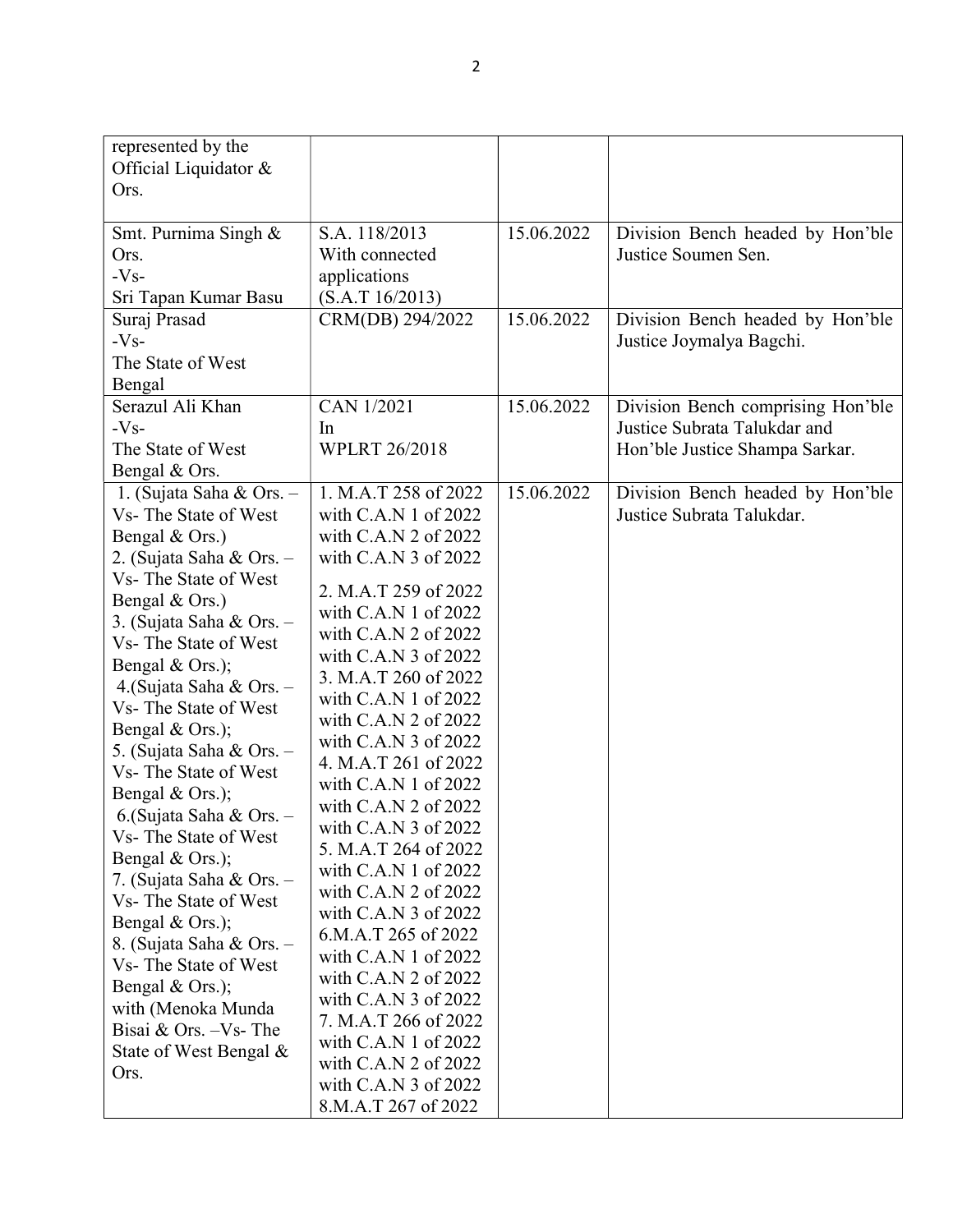|                         | with C.A.N 1 of 2022   |            |                                  |
|-------------------------|------------------------|------------|----------------------------------|
|                         | with C.A.N 2 of 2022   |            |                                  |
|                         | with C.A.N 3 of 2022   |            |                                  |
|                         | With M.A.T 434 of      |            |                                  |
|                         | 2018 with C.A.N        |            |                                  |
|                         | 12760 of 2019 with     |            |                                  |
|                         | C.A.N 5 of 2022 with   |            |                                  |
|                         | C.A.N 6 of 2022        |            |                                  |
| Dr. Bikram Panda        | WPST 86/2021           | 15.06.2022 | Division Bench headed by Hon'ble |
| $-Vs-$                  |                        |            | Justice Subrata Talukdar.        |
| The State of West       |                        |            |                                  |
|                         |                        |            |                                  |
| Bengal & Ors.           |                        |            |                                  |
| Smt. Sampa Datta @      | FAT 508/2017           | 15.06.2022 | Division Bench headed by Hon'ble |
| Sampa Saha              | With                   |            | Justice Subrata Talukdar.        |
| $-Vs-$                  | CAN 9714/2017          |            |                                  |
| Sri Avik Datta          |                        |            |                                  |
| Billwadal Bhattacharyya | FMA 737/2019           | 15.06.2022 | Division Bench headed by Hon'ble |
| $-Vs-$                  |                        |            | Justice Subrata Talukdar.        |
| The State of West       |                        |            |                                  |
| Bengal & Ors.           |                        |            |                                  |
| Alo Rani Sarkar         | APOT 95/2022           | 15.06.2022 | Division Bench headed by Hon'ble |
| $-Vs-$                  | With                   |            | Justice Subrata Talukdar.        |
| Swapan Majumdar         | GA 1/2022              |            |                                  |
|                         |                        |            |                                  |
| Gautam Chakraborty-     | APO 481/2015 with      | 15.06.2022 | Division Bench headed by Hon'ble |
| Vs-The State of West    | GA 3/2022              |            | Justice Tapabrata Chakraborty.   |
| Bengal & Ors.           |                        |            |                                  |
|                         |                        |            |                                  |
| Santanu Malkhandi       | FMA 594/2021           | 15.06.2022 | Division Bench headed by Hon'ble |
| $-Vs-$                  |                        |            | Justice Tapabrata Chakraborty.   |
| The State of West       |                        |            |                                  |
| Bengal & Ors.           |                        |            |                                  |
| Arnab Roy               | FMA 622/2022           | 15.06.2022 | Division Bench headed by Hon'ble |
| $-Vs-$                  | With                   |            | Justice Tapabrata Chakraborty.   |
| The State of West       | CAN 1/2022             |            |                                  |
| Bengal                  |                        |            |                                  |
|                         | 1. CRA 63/2019 with    | 15.06.2022 | Division Bench headed by Hon'ble |
|                         |                        |            |                                  |
|                         | connected applications |            | Justice Debangsu Basak.          |
|                         | With                   |            |                                  |
|                         | 2. CRA 39/2019 with    |            |                                  |
|                         | connected applications |            |                                  |
| Kumaresh Ghosh & Ors.   | CRA 532/2006           | 15.06.2022 | Division Bench headed by Hon'ble |
| $-Vs-$                  |                        |            | Justice Debangsu Basak.          |
| The State of West       |                        |            |                                  |
| Bengal                  |                        |            |                                  |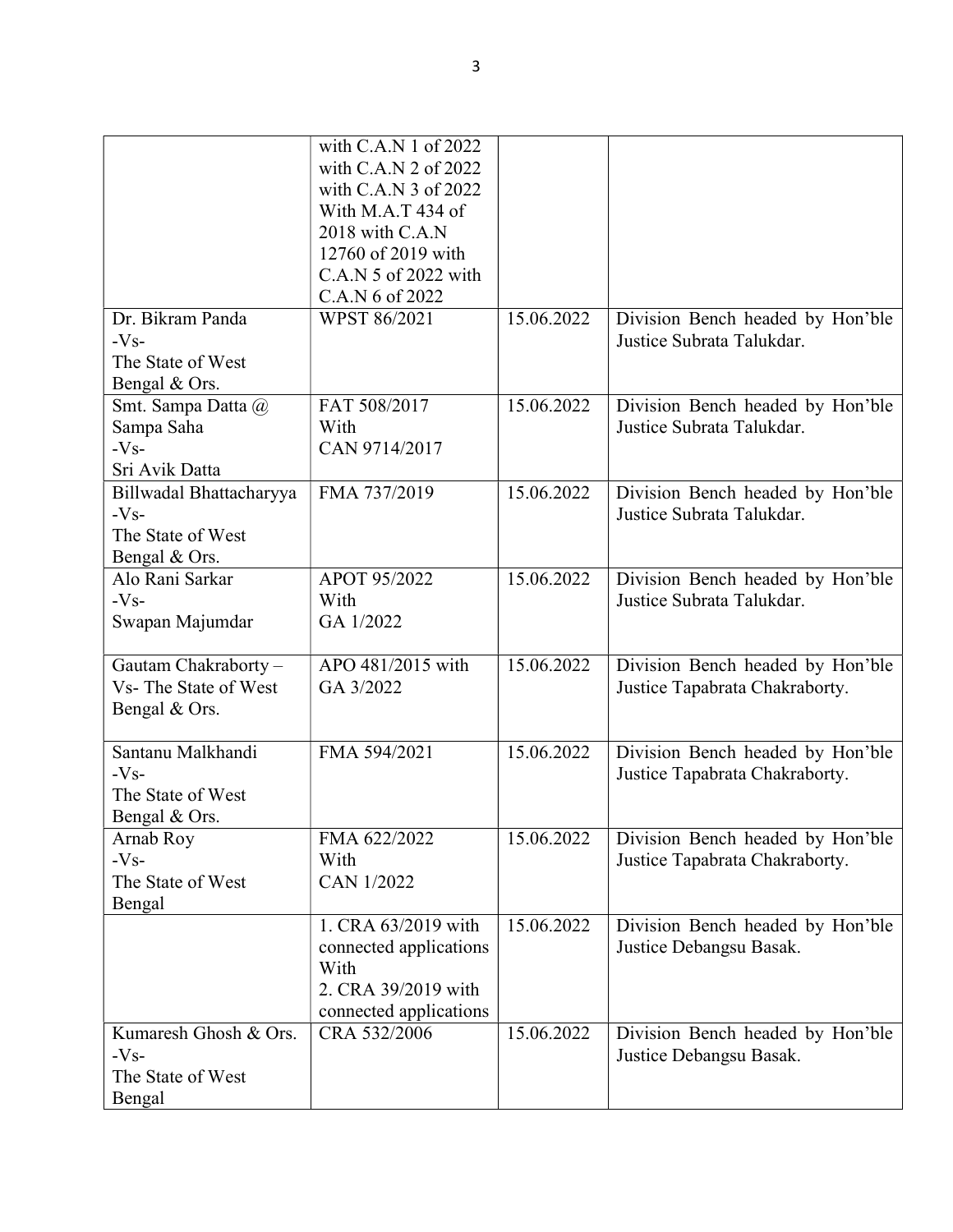|                                                                                                                                                                      | 1. CRA 255/2008 with<br>connected<br>applications;<br>2. CRA 346/2008 with<br>connected<br>applications. | 15.06.2022 | Division Bench headed by Hon'ble<br>Justice Debangsu Basak. |
|----------------------------------------------------------------------------------------------------------------------------------------------------------------------|----------------------------------------------------------------------------------------------------------|------------|-------------------------------------------------------------|
| The School Committee<br>represented by its<br>Secretary, Kharagpur<br>Arya Kenya Vidyalaya,<br>West Midnapore & Ors.<br>$-Vs-$<br>The State of West<br>Bengal & Ors. | WPA 22698/2015                                                                                           | 15.06.2022 | Hon'ble Justice Rajasekhar Mantha.                          |
| Mr. Abhinay Shaw &<br>Anr.<br>$-Vs-$<br>New Town, Kolkata<br>Development Authority<br>& Ors.                                                                         | WPA 894/2020                                                                                             | 15.06.2022 | Hon'ble<br>Moushumi<br>Justice<br>Bhattacharya.             |
| West Bengal Law Clerks<br>Association & Anr.<br>$-Vs-$<br>State of West Bengal &<br>Ors.                                                                             | WPA 1526/2007 with<br>CAN 2719/2007 with<br>CAN 8004/2007                                                | 15.06.2022 | Hon'ble Justice Shampa Sarkar.                              |
| Gloster Limited<br>$-Vs-$<br>Deputy Commissioner of<br>Income Tax, Circle -<br>4(1), Kolkata & Ors.                                                                  | WPO 2212/2022                                                                                            | 15.06.2022 | Hon'ble Justice Ravi Krishan Kapur.                         |
| Sri Ratan Ghosh & Ors.<br>$-Vs-$<br>Sri Sankar Nath Dey &<br>Ors.                                                                                                    | CO 1093/2022                                                                                             | 15.06.2022 | Hon'ble Justice Biswajit Basu.                              |
| Hakim Mondal & Ors. -<br>Vs- Golam Mostafa &<br>Ors.                                                                                                                 | CO 1119/2018                                                                                             | 15.06.2022 | Hon'ble Justice Subhasis Dasgupta.                          |
| Smt. Gayatree Banik &<br>Ors.<br>$-Vs-$<br>Shri Ajit Naskar @ Ajit<br>Kumar Naskar & Anr.                                                                            | CO 3538/2019                                                                                             | 15.06.2022 | Hon'ble Justice Subhasis Dasgupta.                          |
| Chandni Maniyar                                                                                                                                                      | GA 1/2022                                                                                                | 15.06.2022 | Hon'ble Justice Krishna Rao.                                |